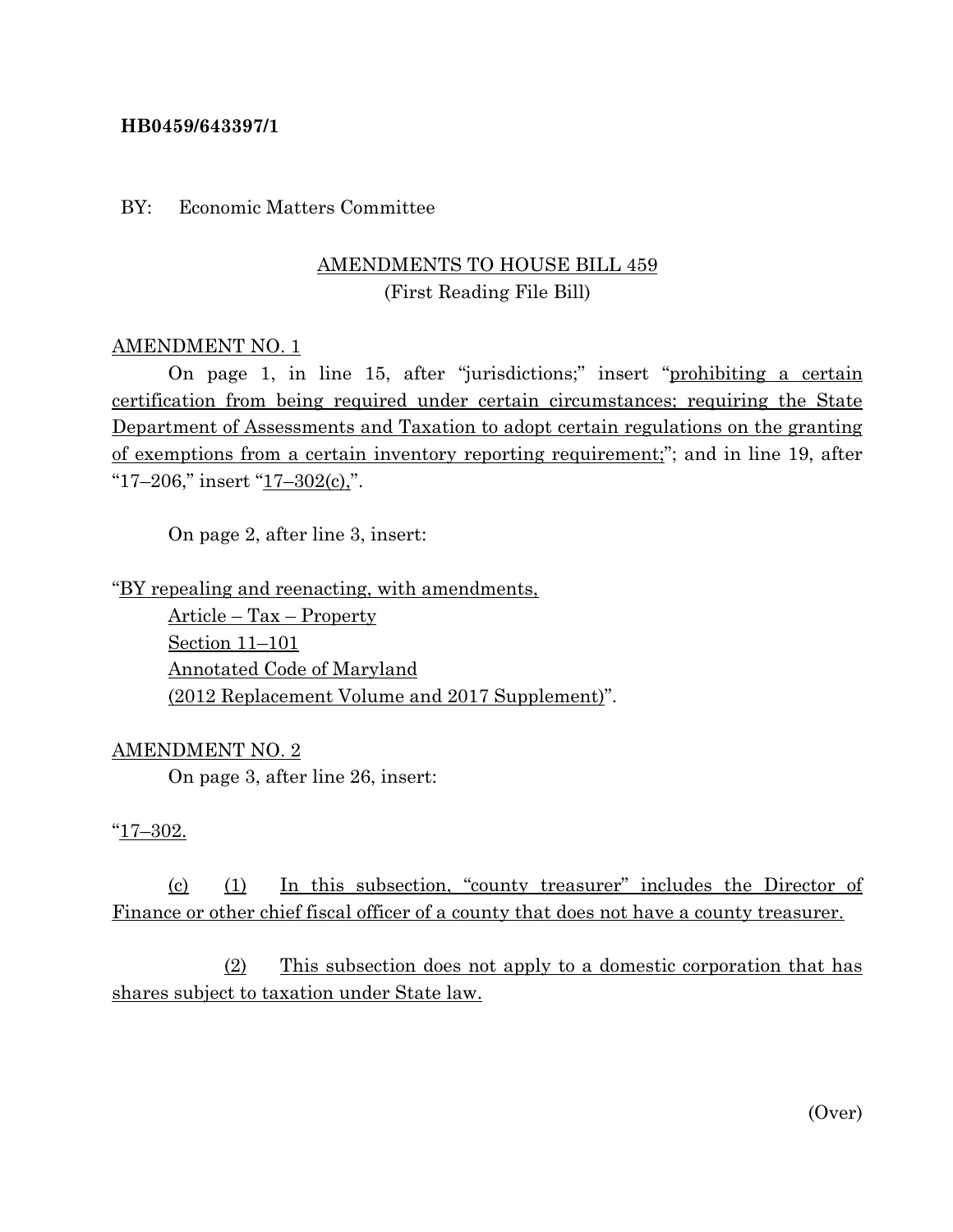### **HB0459/643397/1 Economic Matters Committee Amendments to HB 459 Page 2 of 4**

(3) **[**An**] EXCEPT AS OTHERWISE PROVIDED IN THIS TITLE, AN** applicant for a license shall submit to the clerk:

(i) a certification by the State Department of Assessments and Taxation of the value of the goods, fixtures, and stock in trade in each county where the business is located for the applicant's business for the valuation year;

(ii) a certification by the county treasurer of that county that there are no unpaid taxes due to the State or county on the goods, fixtures, or stock in trade; and

(iii) a certification by the municipal corporation, if any, where the business is located that there are no unpaid taxes due to the municipal corporation on the goods, fixtures, or stock in trade.

(4) In this subsection, the valuation year:

(i) in Washington County, is the fiscal year that includes May 1 of the calendar year when the license is issued; or

(ii) in each other county, is the last calendar year before the year for which the license is sought.".

On page 5, in line 28, after "**APPLICANT**" insert "**:**

## **(I)**";

and in line 29, after "**SECTION**" insert "**; AND**

## **(II) IF THE COUNTY OR MUNICIPAL CORPORATION IN WHICH THE BUSINESS IS LOCATED PROVIDES A FULL TAX EXEMPTION FOR COMMERCIAL**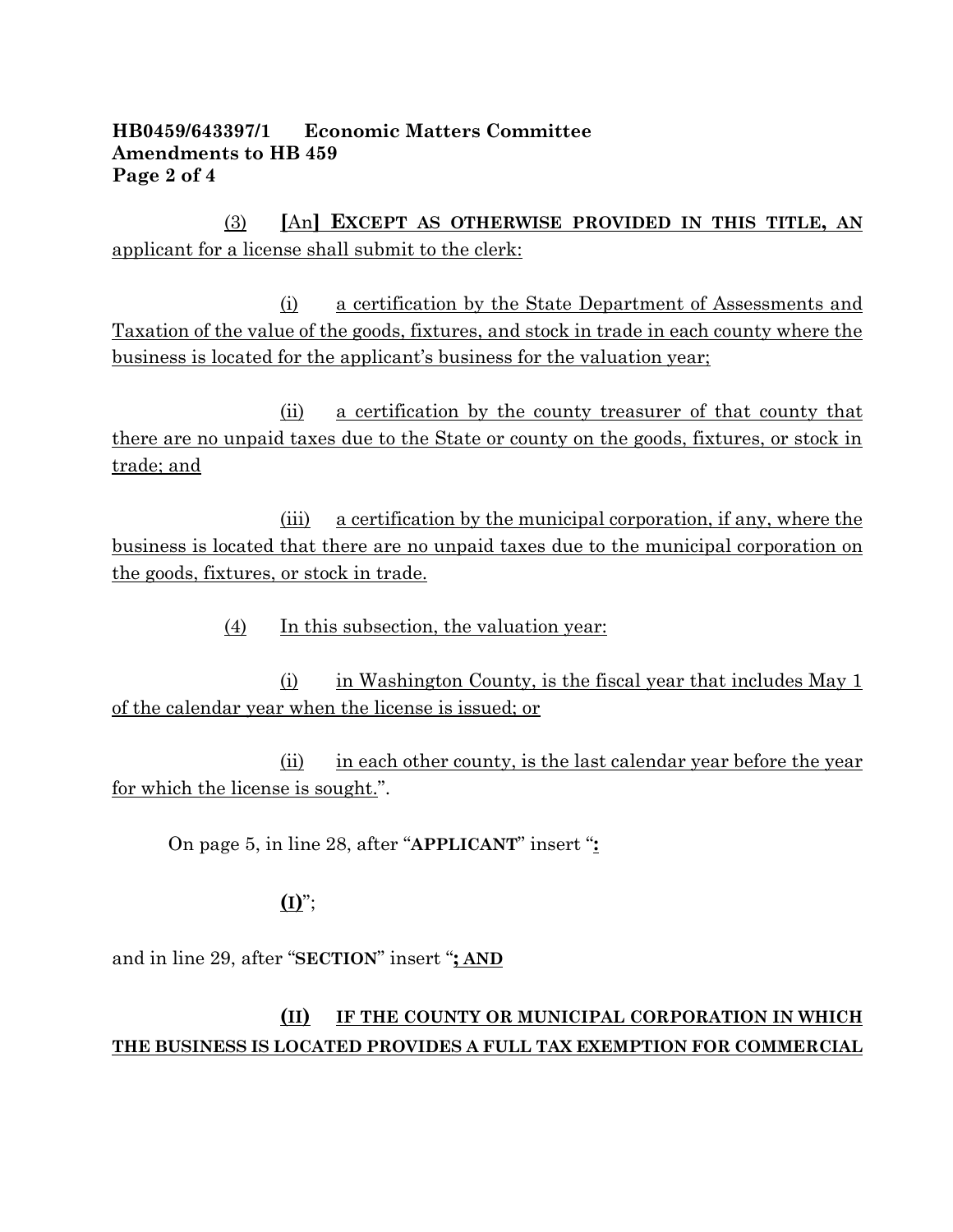### **HB0459/643397/1 Economic Matters Committee Amendments to HB 459 Page 3 of 4**

# **INVENTORY, MAY NOT BE REQUIRED TO SUBMIT A CERTIFICATION BY THE STATE DEPARTMENT OF ASSESSMENTS AND TAXATION OF THE VALUE OF THE GOODS, FIXTURES, AND STOCK–IN–TRADE UNDER § 17–302 OF THIS TITLE**".

On page 9, after line 30, insert:

"Article – Tax – Property

11–101.

(a) On or before April 15 of each year, a person shall submit a report on personal property to the Department if:

(1) the person is a business trust, statutory trust, domestic corporation, limited liability company, limited liability partnership, or limited partnership;

(2) the person is a foreign corporation, foreign statutory trust, foreign limited liability company, foreign limited liability partnership, or foreign limited partnership registered or qualified to do business in the State; or

(3) the person owns or during the preceding calendar year owned property that is subject to property tax.

- (b) The report shall:
	- (1) be in the form that the Department requires;
	- (2) be under oath as the Department requires; and
	- (3) contain the information that the Department requires.